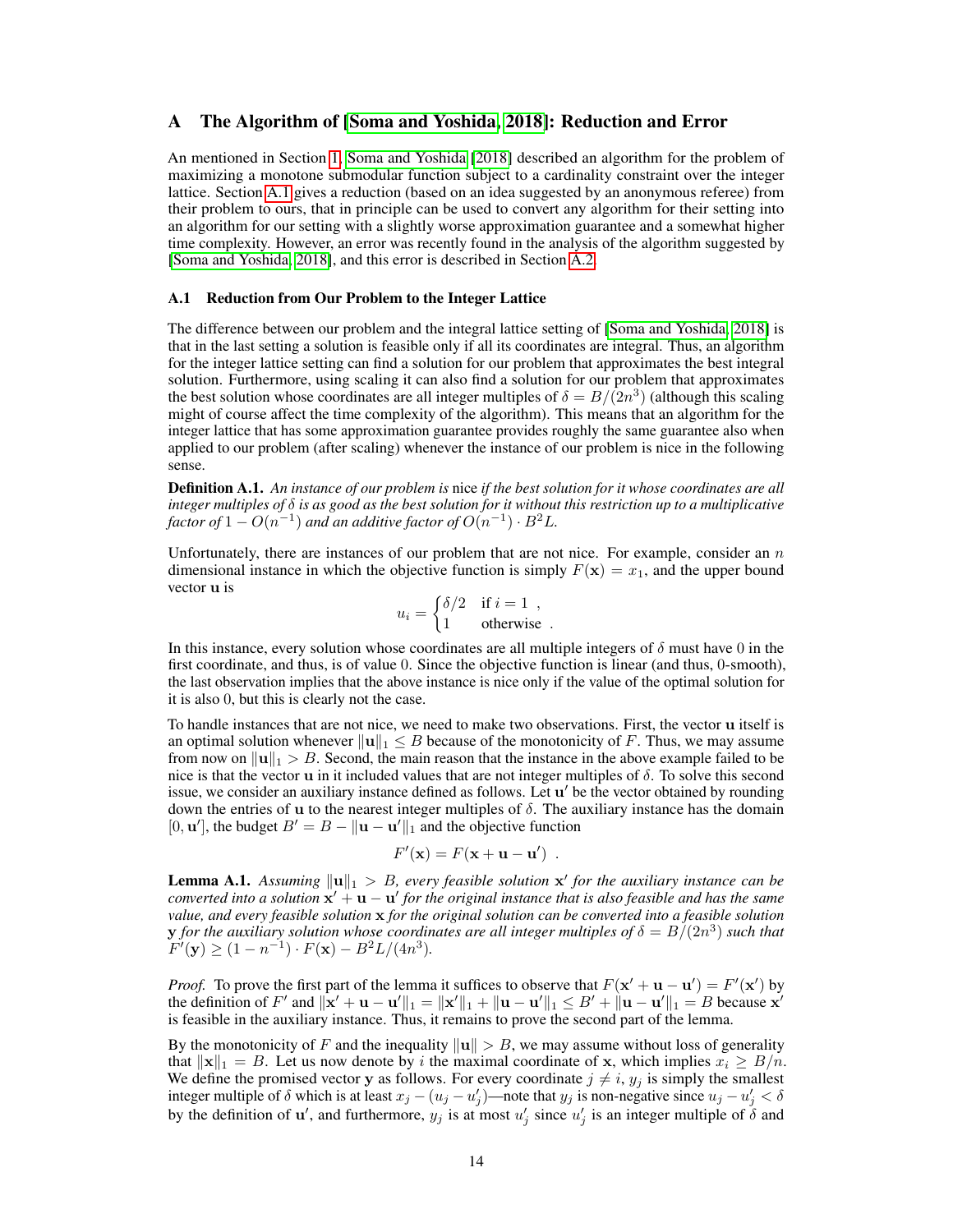$x_j - (u_j - u'_j) \le u'_j$ . For coordinate i, we define  $y_i$  to be the largest multiple integer of  $\delta$  which is at most  $B' - \sum_{j \neq i} y_j$ . One can observe that  $y_i$  is also non-negative since

$$
B' - \sum_{j \neq i} y_j \geq B' - \sum_{j \neq i} [x_j - (u_j - u'_j) + \delta]
$$
  
\n
$$
\geq B' - ||x||_1 + x_1 + (||\mathbf{u}||_1 - ||\mathbf{u}'||_1) - n\delta = x_1 - n\delta \geq \frac{B}{n} - \frac{B}{2n^2} \geq \frac{B}{2n},
$$

that  $y_i$  is upper bounded by  $u'_i$  since

$$
B' - \sum_{j \neq i} y_j \leq B' - \sum_{j \neq i} [x_j - (u_j - u'_j)]
$$
  
= B' - ||x||\_1 + (||u||\_1 - ||u'||\_1) + x\_i - u\_i + u'\_i = x\_i - u\_i + u'\_i \leq u'\_i ,

and that the definition of  $y_i$  guarantees  $\|\mathbf{y}\| \leq B'$ . All these observations together imply that y is indeed feasible in the auxiliary instance.

It remains to relate  $F'(\mathbf{y})$  to  $F(\mathbf{x})$ . To do that, we need an hybrid vector z which is identical to y on all coordinates other than i, and is identical to  $x - u + u'$  in coordinate i. Clearly,  $z + u - u'$ dominates  $x$  coordinate-wise, and thus, by the monotonicity of  $F$ ,

$$
F'(\mathbf{z}) = F(\mathbf{z} + \mathbf{u} - \mathbf{u}') \geq F(\mathbf{x}) \enspace .
$$

We also note that

$$
z_i - y_i = x_i - y_i = x_i - B' + \sum_{j \neq i} y_j \leq x_i - B' + \sum_{j \neq i} [x_j - (u_j - u'_j) + \delta]
$$
  
 
$$
\leq ||\mathbf{x}||_1 - B' - (||\mathbf{u}||_1 - ||\mathbf{u}'||_1) + n\delta = n\delta.
$$

Therefore, if we denote by g the derivative of  $F'$  at y according to the coordinate i, then the smoothness of  $F$  implies

$$
F'(\mathbf{z}) - F'(\mathbf{y}) = \int_0^{z_i - y_i} \frac{dF'}{dt} (\mathbf{y} + t\mathbf{e}_i) dt \le \int_0^{z_i - y_i} (g + Lt) dt
$$
  
=  $(z_i - y_i)g + \frac{L(z_i - y_i)^2}{2} \le n\delta g + \frac{Ln^2 \delta^2}{2} \le \frac{2n^2 \delta}{B} \cdot \left(\frac{Bg}{2n} - \frac{LB^2}{8n^2}\right) + \frac{\delta LB}{2}$   
=  $\frac{2n^2 \delta}{B} \cdot \int_0^{B/(2n)} (g - Lt) dt + \frac{\delta LB}{2} \le \frac{2n^2 \delta}{B} \cdot \int_0^{B/(2n)} \frac{dF'}{dt} (\mathbf{y} - t\mathbf{e}_i) dt + \frac{\delta LB}{2}$   
 $\le \frac{2n^2 \delta}{B} \cdot F'(\mathbf{y}) + \frac{\delta LB}{2} = n^{-1} \cdot F'(\mathbf{y}) + \frac{LB^2}{4n^3}$ .

Rearranging the last inequality, we finally get

$$
F'(\mathbf{y}) \ge \frac{F'(\mathbf{z}) - LB^2/(4n^3)}{1 + n^{-1}} \n\ge (1 - n^{-1}) \cdot F'(\mathbf{z}) - LB^2/(4n^3) \ge (1 - n^{-1}) \cdot F(\mathbf{x}) - LB^2/(4n^3) . \qquad \Box
$$

Given the last lemma, it is clear that one can find an approximate optimal solution for the original instance by running an algorithm on the auxiliary instance for (approximately) finding the best feasible solution whose coordiantes are all integer multiples of  $\delta$ .

#### A.2 The Error in the Algorithm of [Soma and Yoshida, 2018]

The algorithm of [Soma and Yoshida, 2018] involves a procedure named BinarySearchLattice whose job is to find a feasible augmentation for the current solution whose density passes some given threshold  $\theta$  (or indicate that such an augmentation does not exist)—formally, Property (2) of Lemma 4 in [Soma and Yoshida, 2018] proves that the procedure BinarySearchLattice has this behavior. The main algorithm of [Soma and Yoshida, 2018] (which appears there as Algorithm 3) invokes BinarySearchLattice repeatably with a decreasing threshold  $\theta$ , and apply the augmentation found in every invocation (assuming one is found). The idea is to consider the set  $A$  of augmentations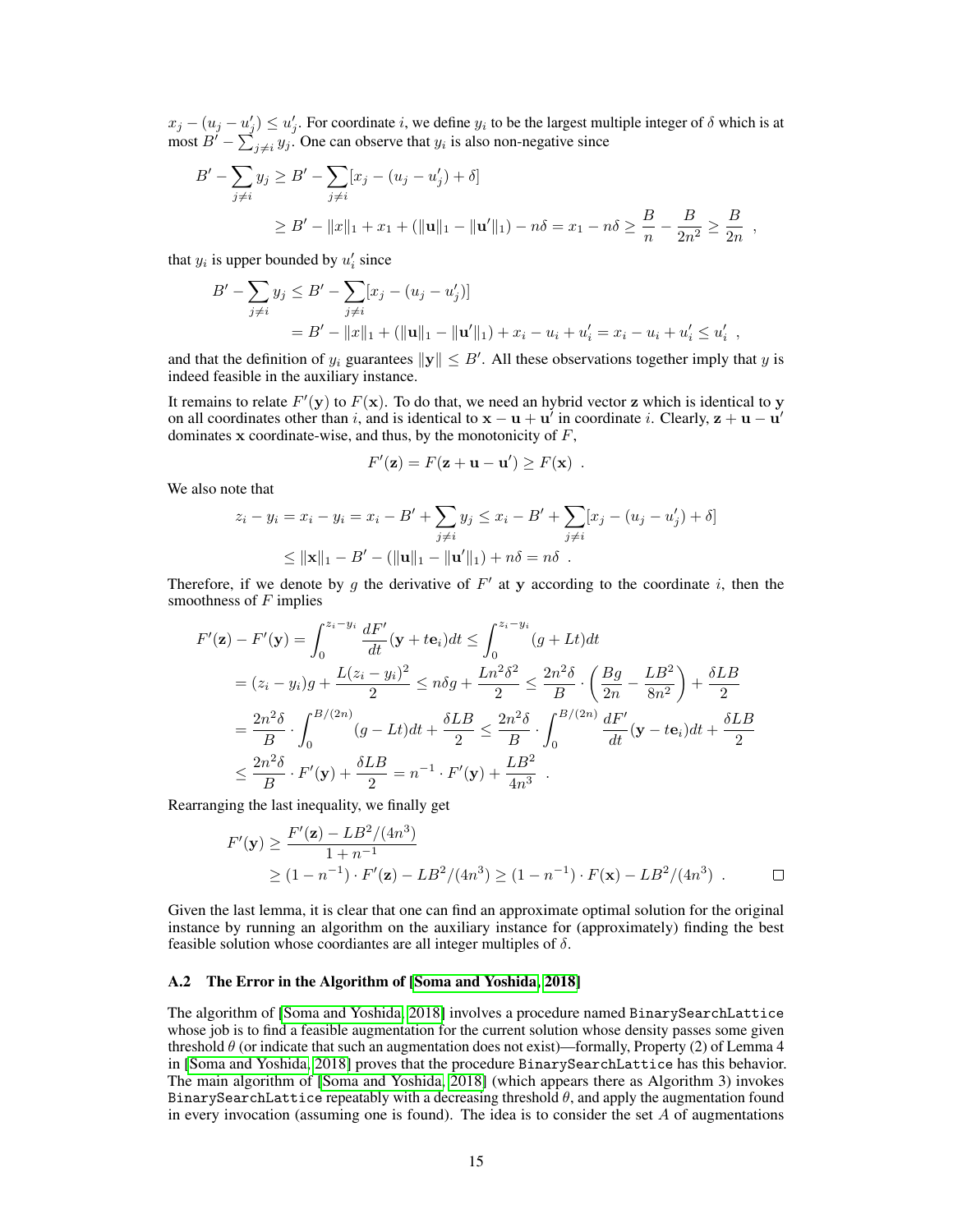corresponding to increasing individual coordinates of the solution to their values in the optimal solution, with the assumption that, once the threshold  $\theta$  becomes (roughly) equal to the density of some augmentation in  $A$ , the procedure BinarySearchLattice will find an augmentation of the same density to be applied.

If this assumption were correct, it would have led to an approximation guarantee because the average density of the augmentations in  $A$  can be lower bounded. Unfortunately, however, for Lemma 4 to prove this assumption the augmentations of  $A$  must all be feasible, which might not be the case once the  $\ell_1$  norm of the solution becomes large enough. From a more formal point of view, the issue is that the proof of Lemma 5 of [Soma and Yoshida, 2018]—which is based on the idea described—invokes Lemma 4 with  $k' + \Delta(a)$ , but without verifying that  $k' + \Delta(a)$  is upper bounded by  $k_{\max}$  (which is a necessary condition of Lemma 4 equivalent to the intuitive notion that the augmentation represented by  $k' + \Delta(a)$  should be feasible).

## B Proof of Proposition 3.1

In this section we prove Proposition [3.1.](#page-3-0) Let us begin by restating this proposition.

**Proposition 3.1.** *Given a point*  $\mathbf{x} \in [\mathbf{0}, \mathbf{u}]$ *, a coordinate*  $i \in [n]$ *, bounds*  $0 < a \leq b \leq u_i - x_i$  *and a* positive parameter  $\varepsilon\in(0,1)$  there is a polynomial time algorithm that runs in  $O(\sqrt{B/\varepsilon}+\log(\varepsilon/a))$ *time and returns a value*  $y \in [a, b]$  *maximizing the ratio*  $F(x + ye_i)/y$  *up to an additive error of*  $\varepsilon L$ *.* 

As might be expected, the algorithm we use to prove Proposition [3.1](#page-3-0) tries a relatively small set of possible options for y, and then outputs the value yielding the maximum  $F(x + ye_i)/y$  ratio. To define the set of values which the algorithm checks, we first need to define the following recursive series. √

$$
z_0 = a
$$
 and  $z_i = z_{i-1} + \sqrt{\varepsilon z_{i-1}}$ .

Using this definition, we can now formally state the algorithm used to prove Proposition [3.1](#page-3-0) as Algorithm 5.

| <b>Algorithm 5: ONE COORDINATE RATIO MAXIMIZER</b>                                           |  |
|----------------------------------------------------------------------------------------------|--|
| 1 Let $M = \{b\} \cup \{z_i \mid i \text{ is a non-negative integer and } z_i \in [a, b]\}.$ |  |

2 Return  $y \in \arg \max_{y \in M} F(\mathbf{x} + y\mathbf{e}_i)/y$ .

Before analyzing the quality of the solution returned by Algorithm 5, let us prove that it indeed has the required time complexity.

**Lemma B.1.** *The time complexity of Algorithm 5 is*  $O(\sqrt{B/\varepsilon} + \log(\varepsilon/a))$ *.* 

*Proof.* Let  $\ell$  be the smallest non-negative integer such that  $z_{\ell} \geq B$ . Clearly, the size of M is upper bounded by  $\ell + 3$  since  $b \leq u_i \leq B$ , and thus, the time complexity of Algorithm 5 is  $O(\ell)$ . Hence, to prove the lemma, it suffices to argue that there exists a positive integer  $i' = O(\sqrt{B/\varepsilon} + \log(\varepsilon/a))$ such that  $z_{i'} \geq B$ , and thus,  $O(\ell) = O(i') = O(\sqrt{B/\varepsilon} + \log(\varepsilon/a))$ .

Observe that if  $z_i \leq \varepsilon$ , then  $z_{i+1} \geq 2z_i$ . Thus, for  $i_0 = \lceil \log_2(\varepsilon/a) \rceil$  we already get  $z_{i_0} \geq \varepsilon$ . Consider now the function  $f(x) = \varepsilon(x^2 + 16)/16$ . We would like to prove by induction that for every non-negative integer  $i \ge 0$  we have  $f(i) \le z_{i+i_0}$ . For  $i = 0$  this holds since  $f(0) = \varepsilon \le z_{i_0}$ . Assume now that this claim holds for some integer  $i-1 \geq 0$ , and let us prove it for i. Since  $z_{i-1+i_0} \geq f(i-1)$ by the induction hypothesis, it suffices to argue that  $f(i) - f(i-1) \le z_{i+i_0} - z_{i-1+i_0} = \sqrt{\epsilon z_{i-1+i_0}}$ . By the definition of  $f$ ,

$$
f(i) - f(i-1) = \frac{\varepsilon(i^2 + 16)}{16} - \frac{\varepsilon[(i-1)^2 + 16]}{16} = \frac{\varepsilon(2i-1)}{16}
$$
  

$$
\leq \frac{\varepsilon \cdot 4\sqrt{(i-1)^2 + 16}}{16} = \sqrt{\varepsilon \cdot \frac{\varepsilon[(i-1)^2 + 16]}{16}} = \sqrt{\varepsilon \cdot f(i-1)} \leq \sqrt{\varepsilon \cdot z_{i-1+i_0}} ,
$$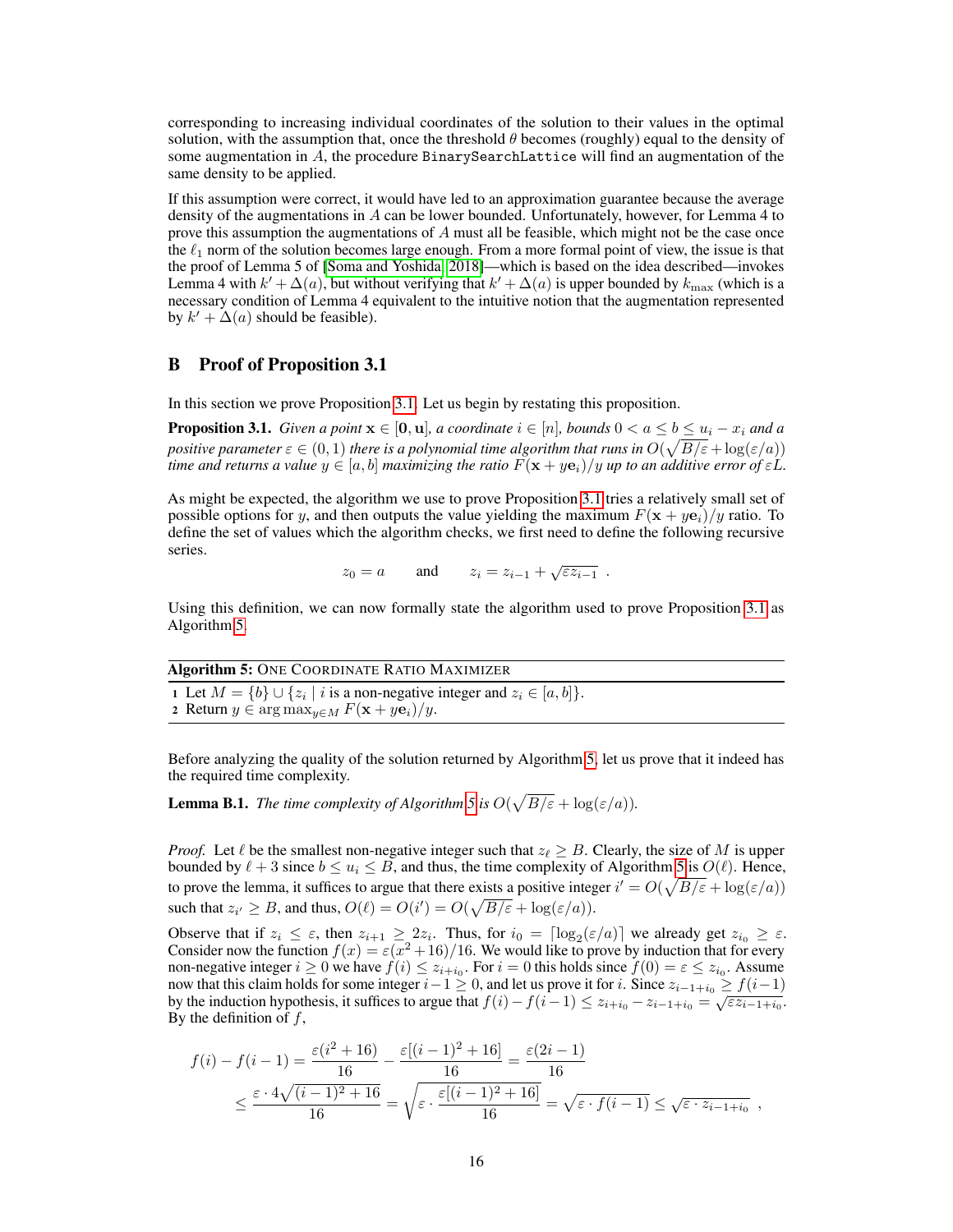<span id="page-3-0"></span>where the second inequality follows from the induction hypothesis, and the first inequality holds since for  $i \geq 1$ 

$$
2i - 1 \le 4\sqrt{(i - 1)^2 + 16} \iff (2i - 1)^2 \le 16[(i - 1)^2 + 16]
$$
  

$$
\iff 4i^2 - 4i + 1 \le 16i^2 - 32i + 272 \iff 0 \le 12i^2 - 28i + 271
$$

and the last inequality holds for every  $i$ .

To complete the proof, it remains to observe that for  $i' = \lceil \log_2(\varepsilon/a) \rceil + \lceil 4\sqrt{B/\varepsilon} \rceil = i_0 + \lceil 4\sqrt{B/\varepsilon} \rceil$ we have

$$
z_{i'} \ge f(i'-i_0) = \frac{\varepsilon((i'-i_0)^2 + 16)}{16} \ge \frac{\varepsilon(16B/\varepsilon + 16)}{16} \ge B .
$$

Our next objective is to show that the solution produced by Algorithm 5 approximately maximizes the ratio  $F(\mathbf{x} + y\mathbf{e}_i)/y$  within the range [a, b]. Let  $y^*$  be a value within this range that truly maximizes this ratio, and let  $y_M$  be the largest value in the set M which is not larger than  $y^*$  (possibly  $y^* = y_M$ if  $y^* \in M$ ). We argue below that  $F(\mathbf{x} + y^* \mathbf{e}_i)/y^* \leq F(\mathbf{x} + y_M \mathbf{e}_i)/y_M + \varepsilon L$ , which completes the proof of Proposition 3.1 since the membership of  $y_M$  in M implies that the ratio  $F(\mathbf{x} + y\mathbf{e}_i)/y$  for the value y returned by Algorithm 5 is at least as good as  $F(\mathbf{x} + y_M \mathbf{e}_i)/y_M$ .

The next lemma gives us a simple upper bound on the ratio  $F(\mathbf{x} + y^* \mathbf{e}_i)/y^*$ .

#### Lemma B.2.

$$
\frac{F(\mathbf{x}+y^*\mathbf{e}_i)}{y^*} \le \frac{F(\mathbf{x}+y_M\mathbf{e}_i)}{y_M} + \frac{(y^*-y_M)^2L}{2y_M}.
$$

*Proof.* The derivative of  $F(x + ye_i)/y$  by y is

$$
\frac{\frac{dF}{dy}(\mathbf{x} + y\mathbf{e}_i) \cdot y - F(\mathbf{x} + y\mathbf{e}_i)}{y^2}
$$

.

Since  $y^*$  is a maximizer of this ratio, the above derivative must be zero in  $y^*$ , i.e., we get

$$
\frac{dF}{dy}(\mathbf{x} + y^* \mathbf{e}_i) \cdot y^* - F(\mathbf{x} + y^* \mathbf{e}_i) = 0 \Rightarrow \frac{dF}{dy}(\mathbf{x} + y^* \mathbf{e}_i) = \frac{F(\mathbf{x} + y^* \mathbf{e}_i)}{y^*}
$$

This allows us to use the smoothness of F to upper bound the difference between  $F(\mathbf{x} + y^* \mathbf{e}_i)$  and  $F(\mathbf{x} + y_M \mathbf{e}_i)$  by

$$
F(\mathbf{x} + y^* \mathbf{e}_i) - F(\mathbf{x} + y_M \mathbf{e}_i) = \int_{y_M}^{y^*} \frac{dF}{dy}(\mathbf{x} + y \mathbf{e}_i) dy \le \int_{y_M}^{y^*} \left[ \frac{dF}{dy}(\mathbf{x} + y^* \mathbf{e}_i) + (y^* - y)L \right] dy
$$
  
= 
$$
\int_{y_M}^{y^*} \left[ \frac{F(\mathbf{x} + y^* \mathbf{e}_i)}{y^*} + (y^* - y)L \right] dy = \frac{y^* - y_M}{y^*} \cdot F(\mathbf{x} + y^* \mathbf{e}_i) + \frac{(y^* - y_M)^2 L}{2}.
$$

Rearranging the last inequality, we get

$$
\frac{y_M}{y^*} \cdot F(\mathbf{x} + y^* \mathbf{e}_i) \le F(\mathbf{x} + y_M \mathbf{e}_i) + \frac{(y^* - y_M)^2 L}{2}
$$

and the observation follows by dividing the last inequality by  $y_M$ .

Given the above discussion, the last lemma implies that to prove Proposition 3.1 we only need to argue that  $\frac{(y^* - y_M)^2 L}{2y_M}$  $\frac{-y_M}{2y_M}$  is always upper bounded by  $\varepsilon L$ . The following observation shows that this is indeed the case.

**Observation B.3.** 
$$
\frac{(y^* - y_M)^2}{2y_M} \leq \varepsilon.
$$

*Proof.* By the definition of the set M, the value of  $y^*$  must be at most  $y_M + \sqrt{\epsilon y_M}$ . Thus,

$$
\frac{(y^* - y_M)^2}{2y_M} \le \frac{(\sqrt{\varepsilon y_M})^2}{2y_M} = \frac{\varepsilon y_M}{2y_M} = \frac{\varepsilon}{2} < \varepsilon \quad \Box
$$

 $\Box$ 

.

,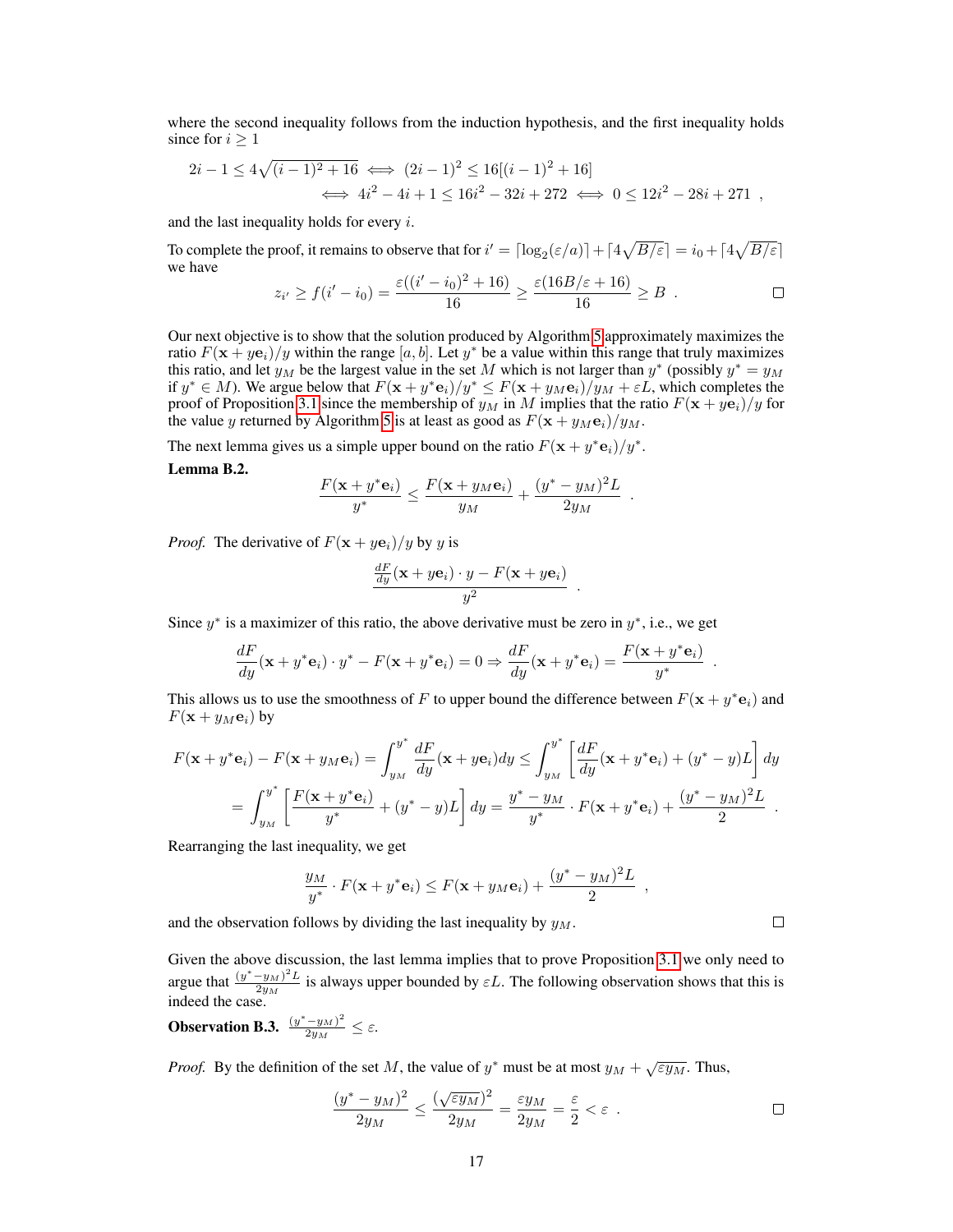# <span id="page-4-0"></span>C Proof of Proposition 5.1

In this section we prove Proposition [5.1.](#page-6-0) Let us begin by restating this proposition.

**Proposition 5.1.** *Given a point*  $x \in [0, u]$ *, a coordinate*  $i \in [n]$ *, a target value*  $F(x) \leq v \leq$  $F(\mathbf{x} \vee u_i \mathbf{e}_i)$  and a positive parameter  $\varepsilon \in (0,1)$ , there is a polynomial time algorithm that runs in  $O(\log(B/\varepsilon))$  *time and returns a value*  $0 \le y \le u_i - x_i$  *such that* 

- $F(\mathbf{x} + y\mathbf{e}_i) \geq v \varepsilon L$ .
- *There is no value*  $0 \le y' < y$  *such that*  $F(\mathbf{x} + y' \mathbf{e}_i) \ge v$ *.*

The algorithm we use to prove Proposition [5.1](#page-6-0) has two phases. In the first phase, the algorithm uses binary search to zoom in on a small range of  $y$  values which includes the lowest  $y$  value for which  $F(\mathbf{x} + y\mathbf{e}_i) = v$ . Then, in the second phase, the algorithm uses linear interpolation to pick a value y from this range for which  $F(x + ye_i)$  is close to v. The linear interpolation parameters have to be selected with care to make sure that the value picked obeys the second guarantee of the proposition. A formal statement of the algorithm appears as Algorithm 6.

Algorithm 6: ONE COORDINATE GETTING TARGET VALUE

1 Let  $a = 0$  and  $b = u_i - x_i$ . 2 while  $b - a \geq \varepsilon$  do 3 | Let  $m = (b - a)/2$ . 4 if  $F(\mathbf{x} + m\mathbf{e}_i) \geq v$  then Update  $b \leftarrow m$ . 5 | else Update  $a \leftarrow m$ . 6 Let  $d \leftarrow \frac{F(\mathbf{x}+b\mathbf{e}_i)-F(\mathbf{x}+a\mathbf{e}_i)}{b-a} + \frac{\varepsilon L}{2}$ , and  $r \leftarrow \frac{v-F(\mathbf{x}+a\mathbf{e}_i)}{d}$ . 7 Return  $a + r$ .

We begin the analysis of Algorithm 6 by showing that has the time complexity guaranteed by Proposition [5.1.](#page-6-0)

**Observation C.1.** *The time complexity of Algorithm* 6 *is at most*  $O(\log(B/\varepsilon))$ *.* 

*Proof.* The time complexity of Algorithm 6 is proportional to the number of iterations made by the binary search in the first phase of the algorithm. Since this binary search starts with a range of size  $u_i - x_i \leq u_i \leq B$ , and ends when its range shrinks to a size of  $\varepsilon$  or less, the number of iterations it performs is upper bounded by  $\lceil \log(B/\varepsilon) \rceil$ .  $\Box$ 

Let us denote now by  $a_0$  and  $b_0$  the values of the variables a and b when the binary search phase of Algorithm 6 terminates. By the design of the binary search, it is clear that  $F(\mathbf{x} + a_0 \mathbf{e}_i) \leq v$ . Furthermore, this inequality can hold as an equality only when  $a_0 = 0$ . Let us now get bounds on the derivative of  $F(\mathbf{x} + y\mathbf{e}_i)$  as a function of y within the range  $[a_0, b_0]$ .

**Lemma C.2.** *For every*  $y' \in [a_0, b_0]$ ,  $\frac{dF}{dy}(\mathbf{x} + y\mathbf{e}_i) \in [d - \varepsilon L, d]$ .

*Proof.* By the smoothness of the function F

$$
F(\mathbf{x} + b_0 \mathbf{e}_i) - F(\mathbf{x} + a_0 \mathbf{e}_i) = \int_{a_0}^{b_0} \frac{dF}{dy} (\mathbf{x} + y \mathbf{e}_i) dy \le \int_{a_0}^{b_0} \left[ \frac{dF}{dy} (\mathbf{x} + y' \mathbf{e}_i) + |y - y'|L \right] dy
$$
  

$$
\le (b_0 - a_0) \cdot \frac{dF}{dy} (\mathbf{x} + y' \mathbf{e}_i) + \frac{(b_0 - a_0)^2 L}{2}
$$
  

$$
\le (b_0 - a_0) \cdot \frac{dF}{dy} (\mathbf{x} + y' \mathbf{e}_i) + \frac{(b_0 - a_0)\varepsilon L}{2} .
$$

Dividing the last inequality by  $b_0 - a_0$ , we get

$$
d - \frac{\varepsilon L}{2} \le \frac{dF}{dy}(\mathbf{x} + y'\mathbf{e}_i) + \frac{\varepsilon L}{2} \implies d - \varepsilon L \le \frac{dF}{dy}(\mathbf{x} + y'\mathbf{e}_i) .
$$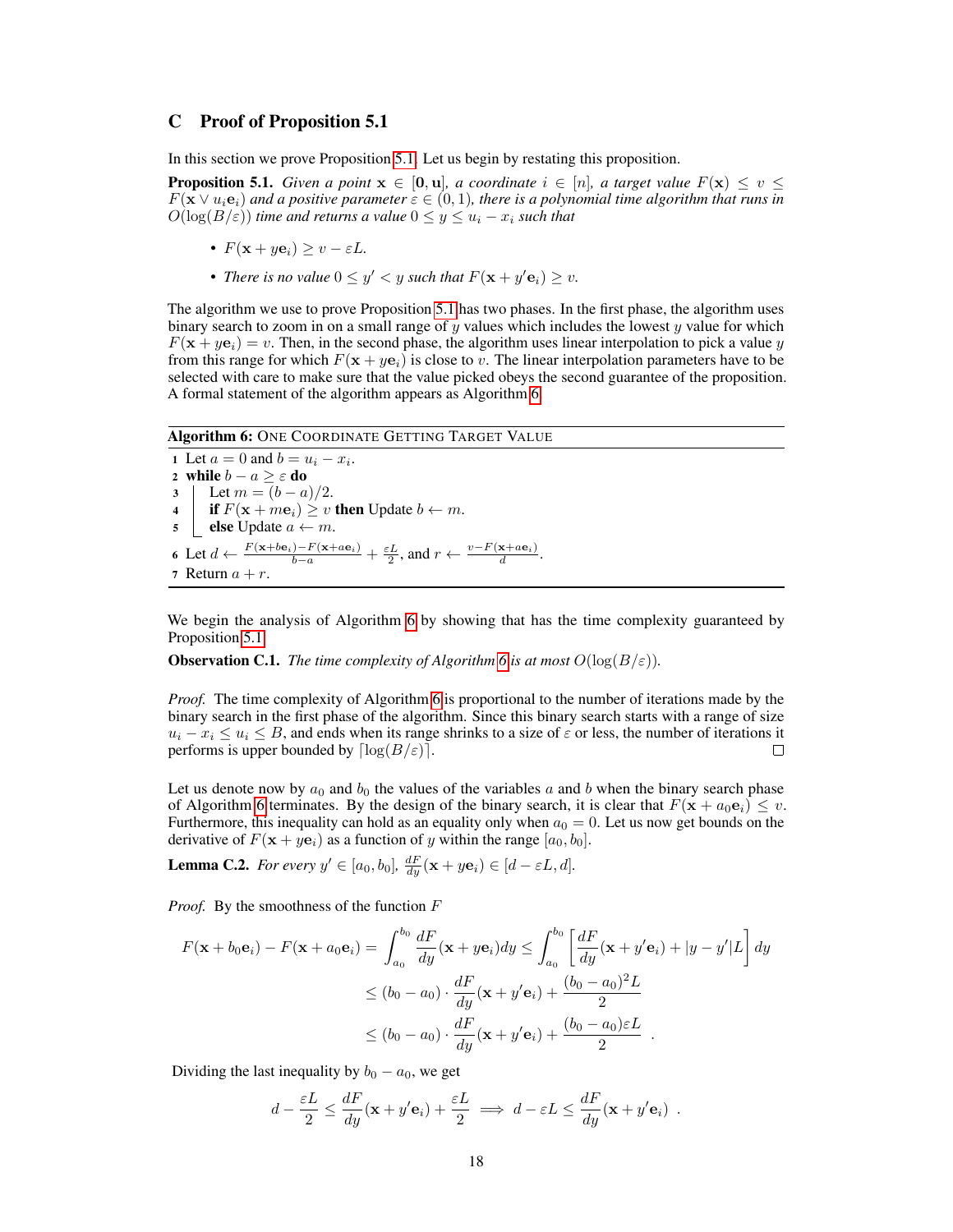<span id="page-5-0"></span>Similarly, the smoothness of  $F$  also implies

$$
F(\mathbf{x} + b_0 \mathbf{e}_i) - F(\mathbf{x} + a_0 \mathbf{e}_i) = \int_{a_0}^{b_0} \frac{dF}{dy} (\mathbf{x} + y \mathbf{e}_i) dy \ge \int_{a_0}^{b_0} \left[ \frac{dF}{dy} (\mathbf{x} + y' \mathbf{e}_i) - |y - y'|L \right] dy
$$
  

$$
\ge (b_0 - a_0) \cdot \frac{dF}{dy} (\mathbf{x} + y' \mathbf{e}_i) - \frac{(b_0 - a_0)^2 L}{2}
$$
  

$$
\ge (b_0 - a_0) \cdot \frac{dF}{dy} (\mathbf{x} + y' \mathbf{e}_i) - \frac{(b_0 - a_0)\varepsilon L}{2} ,
$$

and this time dividing the last inequality by  $b_0 - a_0$  yields

$$
d - \frac{\varepsilon L}{2} \ge \frac{dF}{dy} (\mathbf{x} + y' \mathbf{e}_i) - \frac{\varepsilon L}{2} \implies d \ge \frac{dF}{dy} (\mathbf{x} + y' \mathbf{e}_i) .
$$

The following corollary now completes the proof of Proposition [5.1](#page-6-0) since the output of Algorithm 6 is  $a_0 + r$ .

**Corollary C.3.**  $F(x + (a_0 + r)e_i) \ge v - \varepsilon L$ , and furthermore,  $F(x + y'e_i) < v$  for every  $0 \le y' < a_0 + r.$ 

*Proof.* Using Lemma C.2, we get

$$
F(\mathbf{x} + (a_0 + r)\mathbf{e}_i) = F(\mathbf{x} + a_0 \mathbf{e}_i) + \int_{a_0}^{a_0 + r} \frac{dF}{dy}(\mathbf{x} + y\mathbf{e}_i) dy
$$
  
\n
$$
\geq F(\mathbf{x} + a_0 \mathbf{e}_i) + \int_{a_0}^{a_0 + r} (d - \varepsilon L) dy = F(\mathbf{x} + a_0 \mathbf{e}_i) + r(d - \varepsilon L)
$$
  
\n
$$
= F(\mathbf{x} + a_0 \mathbf{e}_i) + [v - F(\mathbf{x} + a_0 \mathbf{e}_i)] - r\varepsilon L
$$
  
\n
$$
\geq F(\mathbf{x} + a_0 \mathbf{e}_i) + [v - F(\mathbf{x} + a_0 \mathbf{e}_i)] - \varepsilon L,
$$

where the third equality holds by plugging in the definition of  $r$ , and the last inequality holds since

$$
r = \frac{v - F(\mathbf{x} + a\mathbf{e}_i)}{d} \le \frac{F(\mathbf{x} + b\mathbf{e}_i) - F(\mathbf{x} + a\mathbf{e}_i)}{d} \le b - a \le \varepsilon < 1.
$$

Similarly, Lemma C.2 also implies for every  $a_0 \le y' < a_0 + r$ 

$$
F(\mathbf{x} + y'\mathbf{e}_i) = F(\mathbf{x} + a_0 \mathbf{e}_i) + \int_{a_0}^{y'} \frac{dF}{dy}(\mathbf{x} + y\mathbf{e}_i) dy
$$
  
\n
$$
\leq F(\mathbf{x} + a_0 \mathbf{e}_i) + \int_{a_0}^{y'} d\,dy = F(\mathbf{x} + a_0 \mathbf{e}_i) + (y' - a_0)d
$$
  
\n
$$
< F(\mathbf{x} + a_0 \mathbf{e}_i) + rd = F(\mathbf{x} + a_0 \mathbf{e}_i) + [v - F(\mathbf{x} + a_0 \mathbf{e}_i)] = v.
$$

If  $r > 0$ , then the last inequality completes the proof of the corollary because the monotonicity of F guarantees  $F(\mathbf{x} + y' \mathbf{e}_i) \leq F(\mathbf{x} + a_0 \mathbf{e}_i) < v$  for every  $0 \leq y' < a_0$ . Thus, it remains to consider the case of  $r = 0$ . This case happens only when  $F(\mathbf{x} + a_0 \mathbf{e}_i) = v$ , which implies by the discussion before Lemma C.2 that  $a_0 = 0$  as well. Hence, the requirement  $F(\mathbf{x} + y' \mathbf{e}_i) < v$  for every  $0 \le y' < a_0 + r$  is trivial in this case.

# D Missing Proofs

In this section we give the formal proofs which have been omitted from the main part of this paper.

### D.1 Proof of Observation [3.2](#page-3-0)

**Observation 3.2.** *The main loop of Algorithm [1](#page-4-0) makes at most*  $O(n/\varepsilon)$  *iterations, each running in*  $O(n\sqrt{B/\varepsilon}+n\log n)$  *time. Thus, the entire algorithm runs in*  $O(n^2\sqrt{B/\varepsilon}^{1.5}+n^2\log n/\varepsilon)$  *time.*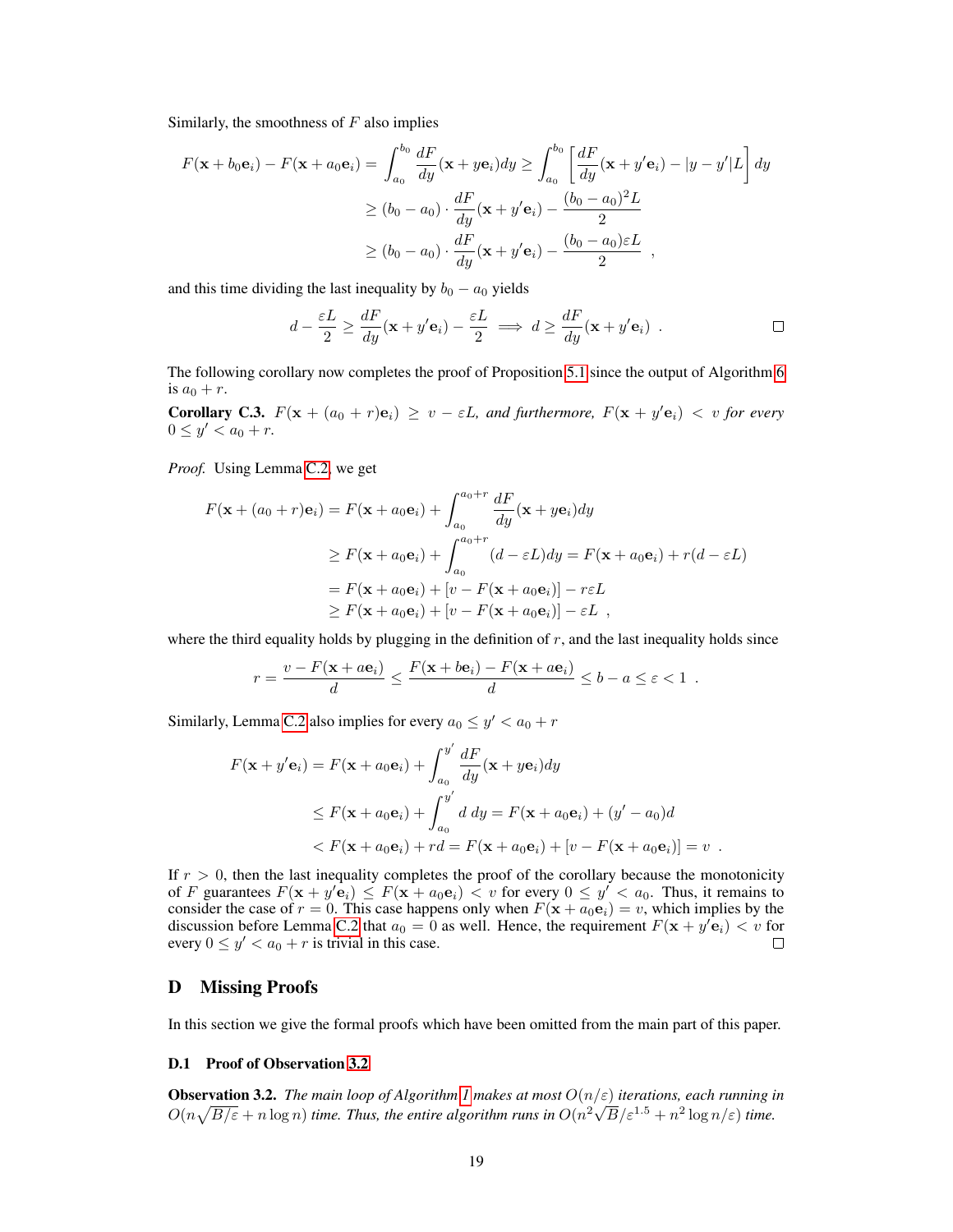<span id="page-6-0"></span>*Proof.* We note that the way in which the algorithm assigns a value to  $d_i$  implies that in any iteration of the main loop of Algorithm [1](#page-4-0) one of the following must happen.

- 1. One option is that  $d_j = u_j x_j$ . When this happens, the value of  $x_j$  becomes equal to  $u_j$ , and thus, this is the last iteration in which the coordinate  $j$  belongs to the set  $C$ .
- 2. Another option is that  $d_i = B ||\mathbf{x}||_1$ . In this case,  $||\mathbf{x}||_1$  becomes equal to B following the iteration, and thus, the algorithm terminates following this iteration.
- 3. If neither of the previous options happens, then the value  $||x||_1$  increases by at least  $\delta$ following the iteration.

There can be at most n iterations in which Option 1 happens since there are only n coordinates, at most a single iteration in which Option 2 happens and at most  $B/\delta = n/\varepsilon$  iterations in which Option 3 happens (since the value of  $\|\mathbf{x}\|_1$  cannot exceed B). Thus, the total number of iterations is at most

$$
n+1+\frac{n}{\varepsilon}=O(\varepsilon^{-1}n) .
$$

We now note that every single iteration of the main loop of Algorithm [1](#page-4-0) requires  $O(n)$  time plus the time required for up to n executions of the algorithm whose existence is guaranteed by Proposition  $3.1$ . Furthermore, we can assume that each execution of the last algorithm gets  $a = \delta$  because we always look for  $d_i$  either inside a range containing a single value or a range whose lower bound is  $\delta$ . Thus, the time required for each such execution is upper bounded by

$$
O\left(\sqrt{\frac{B}{\varepsilon}} + \log\left(\frac{\varepsilon}{\delta}\right)\right) = O\left(\sqrt{\frac{B}{\varepsilon}} + \log\left(\frac{n}{B}\right)\right) = O(\sqrt{B/\varepsilon} + \log n) ,
$$

and the space required for the entire iteration of the main loop of Algorithm [1](#page-4-0) is at most

$$
n \cdot O(\sqrt{B/\varepsilon} + \log n) + O(n) = O(n\sqrt{B/\varepsilon} + n\log n) . \square
$$

#### D.2 Proof of Corollary [3.5](#page-5-0)

**Corollary 3.5.** Let  $\mathbf{x}_{CA}$  be the vector outputted by Algorithm [1,](#page-4-0) then  $F(\mathbf{x}_{CA}) \geq (1 - 1/e - B^{-1} \cdot \mathbf{x}_{CA})$  $\max_{i \in [n]} u_i - \varepsilon \cdot F(\text{opt}) - \varepsilon BL.$ 

*Proof.* By Observation [3.4,](#page-5-0) it suffices to argue that

$$
F(\mathbf{x}^{(\ell)}) \ge (1 - 1/e - B^{-1} \cdot \max_{i \in [n]} u_i - \varepsilon) \cdot F(\text{opt}) - \varepsilon BL .
$$

Thus, in the rest of the proof we prove this inequality.

Plugging  $y =$  opt into Lemma [3.3,](#page-4-0) we get

$$
F(\mathbf{x}^{(\ell)}) \ge (1 - e^{-\|\mathbf{x}^{(\ell)}\|_1 / (\|\mathbf{y}\|_1 + \varepsilon B)}) \cdot F(\text{opt}) - \|\mathbf{x}^{(\ell)}\|_1 \cdot \varepsilon L
$$
  
\n
$$
\ge (1 - e^{-(1-\varepsilon)\|\mathbf{x}^{(\ell)}\|_1 / B}) \cdot F(\text{opt}) - \varepsilon BL,
$$
\n(3)

where the second inequality holds since  $||y||_1$  and  $||x^{(\ell)}||_1$  are both upper bounded by B. If iteration number  $\ell$  is not the last iteration of Algorithm [1,](#page-4-0) then the fact that iteration number  $\ell + 1$  was not a good iteration implies the existence of a coordinate  $i \in [n]$  such that  $y_i - x_i^{(\ell)} > d'_i = B - ||\mathbf{x}^{(\ell)}||_1$ (the last equality holds since the inequalities  $y_i - x_i^{(\ell)} > d'_j$  and  $u_i \ge y_i$  exclude the possibility of  $d_i' = u_i - x_i^{(\ell)}$ ). Thus, we get in this case

$$
\|\mathbf{x}^{(\ell)}\|_1 > B - y_i + x_i^{(\ell)} \ge B - u_i \ge B - \max_{i \in [n]} u_i .
$$

Moreover, the last inequality holds also in the case in which iteration number  $\ell$  is the last iteration of Algorithm [1](#page-4-0) because in this case  $\|\mathbf{x}^{(\ell)}\|_1 = B$ . Plugging this into Inequality (3), we get

$$
F(\mathbf{x}^{(\ell)}) \ge (1 - e^{(1-\varepsilon)(\max_{i\in[n]} u_i/B - 1)}) \cdot F(\text{opt}) - \varepsilon BL
$$
  
\n
$$
\ge (1 - e^{\varepsilon + \max_{i\in[n]} u_i/B - 1}) \cdot F(\text{opt}) - \varepsilon BL
$$
  
\n
$$
\ge (1 - e^{-1} - B^{-1} \cdot \max_{i\in[n]} u_i - \varepsilon) \cdot F(\text{opt}) - \varepsilon BL
$$
,  
\ninequality holds since  $e^{x-1} \le e^{-1} + x$  for  $x \in [0, 1, 5]$ 

 $\Box$ 

where the last inequality holds since  $e^{x-1} \le e^{-1} + x$  for  $x \in [0, 1.5]$ .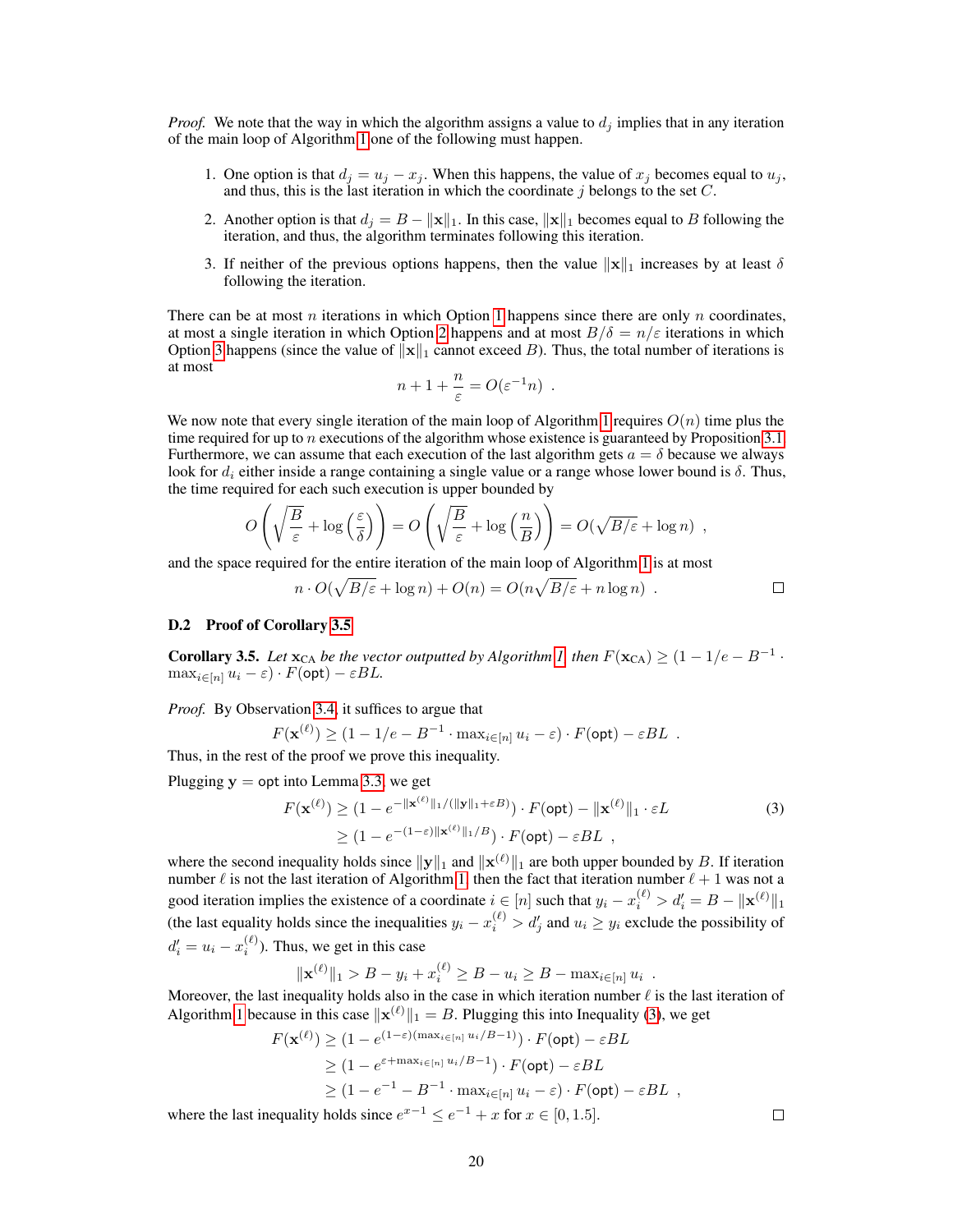### <span id="page-7-0"></span>D.3 Proof of Theorem [4.2](#page-6-0)

**Theorem 4.2.** *Algorithm* [2](#page-6-0) *outputs a solution of value at least*  $\left(\frac{e-1}{2e-1} - 2\varepsilon\right) \cdot F(OPT) - \varepsilon BL \ge$  $(0.387 - 2\varepsilon) \cdot F(OPT) - \varepsilon BL$ . It has  $O(n/\varepsilon)$  *iterations, each running in*  $O(n\sqrt{B/\varepsilon} + n \log n)$ time, which yields a time complexity of  $O(n^2\sqrt{B}/\varepsilon^{1.5}+n^2\log n/\varepsilon)$ .

*Proof.* By Lemma [4.1,](#page-5-0) there exists a coordinate  $j \in [n]$  such that

$$
F(g) \ge (1 - e^{-1} - 2\varepsilon) \cdot F(\text{opt} - \text{opt}_j \mathbf{e}_j) - \varepsilon BL.
$$

Since Algorithm [2](#page-6-0) picks a solution  $x_{CA+}$  that is at least as good as both  $x_{CA}$  and  $u_i e_j$ , the last inequality and the monotonicity of  $F$  imply together that

$$
F(\mathbf{x}_{CA+}) \geq \frac{1}{2 - e^{-1} - 2\varepsilon} \cdot F(g) + \frac{1 - e^{-1} - 2\varepsilon}{2 - e^{-1} - 2\varepsilon} \cdot F(u_j \mathbf{e}_j)
$$
  
\n
$$
\geq \frac{1}{2 - e^{-1} - 2\varepsilon} \cdot \left[ (1 - e^{-1} - 2\varepsilon) \cdot F(\text{opt} - \text{opt}_j \mathbf{e}_j) - \varepsilon BL \right] + \frac{1 - e^{-1} - 2\varepsilon}{2 - e^{-1} - 2\varepsilon} \cdot F(\text{opt}_j \mathbf{e}_j)
$$
  
\n
$$
\geq \frac{1 - e^{-1} - 2\varepsilon}{2 - e^{-1} - 2\varepsilon} \cdot \left[ F(\text{opt} - \text{opt}_j \mathbf{e}_j) + F(\text{opt}_j \mathbf{e}_j) \right] - \varepsilon BL
$$
  
\n
$$
\geq \frac{1 - e^{-1} - 2\varepsilon}{2 - e^{-1} - 2\varepsilon} \cdot F(\text{opt}) - \varepsilon BL \geq \left( \frac{1 - e^{-1}}{2 - e^{-1}} - 2\varepsilon \right) \cdot F(\text{opt}) - \varepsilon BL
$$
  
\n
$$
= \left( \frac{e - 1}{2e - 1} - 2\varepsilon \right) \cdot F(\text{opt}) - \varepsilon BL
$$

where the penultimate inequality holds by the submodularity of F.

 $\Box$ 

### D.4 Proof of Observation 5.2

Observation 5.2. *Assuming the guesses made by Algorithm 3 do not require any time, Algorithm 3 has*  $O(n/\varepsilon)$  *iterations, each running in*  $O(n\sqrt{B/\varepsilon} + n \log n)$  *time, which yields a time complexity*  $of O(n^2\sqrt{B}/\varepsilon^{1.5}+n^2\log n/\varepsilon).$ 

*Proof.* Besides the two executions of the algorithm whose existence is guaranteed by Proposition [5.1](#page-6-0) and the execution of Algorithm [1,](#page-4-0) Algorithm 3 uses only constant time. Thus, the time complexity of Algorithm 3 is upper bounded by the sum of the time complexities of the two other algorithms mentioned. Furthermore, by Proposition [5.1,](#page-6-0) the total time complexity of the algorithm whose existence is guaranteed by this proposition is only

$$
O\left(\log\left(\frac{B}{\varepsilon}\right)\right) ,
$$

which is upper bounded by the time complexity of a single iteration of Algorithm [1](#page-4-0) as given by Observation [3.2.](#page-3-0) Hence, both the number of iterations and the time per iteration of Algorithm 3 are asymptotically identical to the corresponding values for Algorithm [1.](#page-4-0)  $\Box$ 

## D.5 Proof of Lemma 5.3

**Lemma 5.3.** 
$$
F(\mathbf{x}) \ge F(\sum_{j=1}^{2} \mathsf{opt}_{h_j} \cdot \mathbf{e}_{h_j}) - 2\varepsilon \cdot F(\mathsf{opt}) - 2\varepsilon L
$$
 and  $\mathbf{x} \le \sum_{j=1}^{2} \mathsf{opt}_{h_j} \cdot \mathbf{e}_{h_j}$ .

*Proof.* Recall that the support of x contains only the coordinates  $h_1$  and  $h_2$ . Thus, to prove the lemma, it suffices to argue that for every  $i \in \{1, 2\}$ 

$$
F\left(\sum_{j=1}^{i} x_{h_j} \cdot \mathbf{e}_{h_j}\right) - F\left(\sum_{j=1}^{i-1} x_{h_j} \cdot \mathbf{e}_{h_j}\right)
$$
  
\n
$$
\geq F\left(\sum_{j=1}^{i} \mathsf{opt}_{h_j} \cdot \mathbf{e}_{h_j}\right) - F\left(\sum_{j=1}^{i-1} \mathsf{opt}_{h_j} \cdot \mathbf{e}_{h_j}\right) - \varepsilon \cdot F(\mathsf{opt}) - \varepsilon L
$$
\n(4)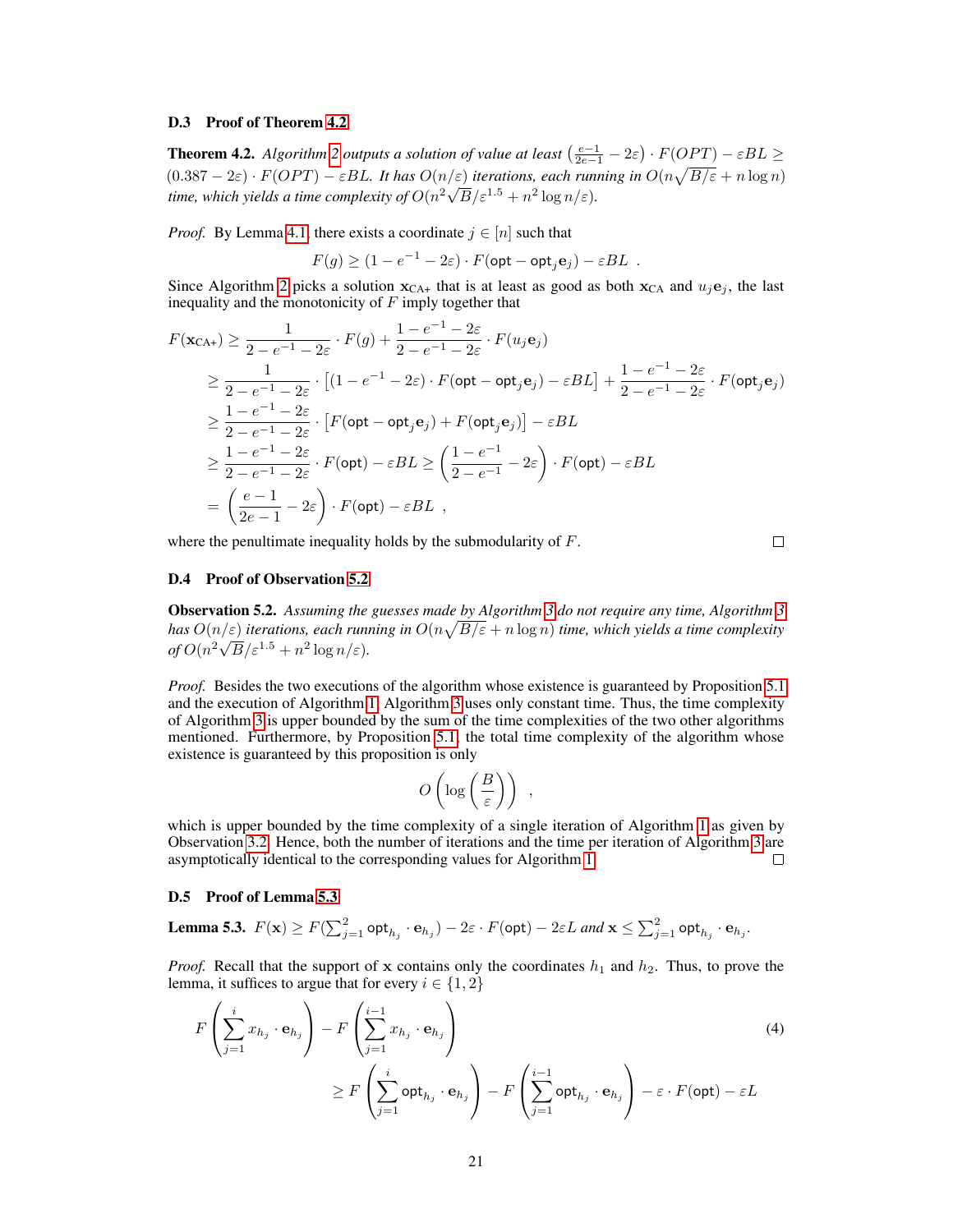$$
x_i \le \mathsf{opt}_i \tag{5}
$$

We prove this by induction on  $i$ . In other words, we prove that the two above inequalities hold for  $i \in \{1,2\}$  given that they holds for every  $i' < i$  that belongs to  $\{1,2\}$  (if there is such an i').

The value of  $x_i$  is determined by an execution of the algorithm whose existence is guaranteed by Proposition [5.1.](#page-6-0) Thus, to prove the above inequalities, we need to use the guarantees of this proposition. Moreover, we notice that this is possible since the target value  $v_i$  passed to the algorithm of this proposition clearly falls within the allowed range because  $\text{opt}_{h_i} \leq u_{h_i}$ . Hence, by the first guarantee of Proposition [5.1,](#page-6-0)

$$
F\left(\sum_{j=1}^i x_{h_j} \cdot \mathbf{e}_j\right) \ge v_i - \varepsilon L \ge F\left(\sum_{j=1}^{i-1} x_{h_j} \cdot \mathbf{e}_{h_j} + \mathsf{opt}_{h_i} \mathbf{e}_{h_i}\right) - \varepsilon \cdot F(\mathsf{opt}) - \varepsilon L.
$$

Inequality (4) now follows from the last inequality by subtracting  $F\left(\sum_{j=1}^{i-1} x_{h_j} \cdot \mathbf{e}_{h_j}\right)$  from both its sides and observing that, by the submodularity of  $F$  and the induction hypothesis,

$$
F\left(\sum_{j=1}^{i-1}x_{h_j}\cdot\mathbf{e}_j + \mathsf{opt}_{h_i}\mathbf{e}_{h_i}\right) - F\left(\sum_{j=1}^{i-1}x_{h_j}\cdot\mathbf{e}_j\right) \geq F\left(\sum_{j=1}^{i}\mathsf{opt}_{h_j}\cdot\mathbf{e}_{h_j}\right) - F\left(\sum_{j=1}^{i-1}\mathsf{opt}_{h_j}\cdot\mathbf{e}_{h_j}\right).
$$

To prove Inequality (5), we note that the second guarantee of Proposition [5.1](#page-6-0) implies that for every  $0 \leq y < x_{h_i}$  we have

$$
F\left(\sum_{j=1}^{i-1} x_{h_j} \cdot \mathbf{e}_j + y\mathbf{e}_{h_i}\right) < v_i \le F\left(\sum_{j=1}^{i-1} x_{h_j} \cdot \mathbf{e}_j + \mathsf{opt}_j \mathbf{e}_{h_i}\right) ,
$$
\npt<sub>h</sub> cannot fall in the range  $[0, x_{h_i})$ .

\n
$$
\Box
$$

and therefore,  $\mathsf{opt}_{h_j}$  cannot fall in the range  $[0, x_{h_j})$ .

#### D.6 Proof of Lemma [5.4](#page-7-0)

**Lemma 5.4.** *Algorithm [3](#page-7-0) outputs a vector*  $\mathbf{x}_{CA++}$  *whose value is at least*  $(1 - 1/e - 4\varepsilon) \cdot F(\text{opt})$  −  $\varepsilon(B+2)L$ .

*Proof.* Since  $\mathbf{x} \le \sum_{j=1}^{2} \mathsf{opt}_{h_j} \cdot \mathbf{e}_{h_j}$  by Lemma [5.3,](#page-7-0) the submodularity of F guarantees that

$$
F'\left(\mathsf{opt} - \sum_{j=1}^2 \mathsf{opt}_{h_j} \cdot \mathbf{e}_{h_j}\right) = F\left(\mathsf{opt} + \sum_{j=1}^2 (x_{h_j} - \mathsf{opt}_{h_j}) \cdot \mathbf{e}_{h_j}\right) - F(\mathbf{x})
$$

$$
\geq F(\mathsf{opt}) - F\left(\sum_{j=1}^2 \mathsf{opt}_{h_j} \cdot \mathbf{e}_{h_j}\right) .
$$

Therefore, since opt  $-\sum_{j=1}^{2}$  opt $_{h_j} \cdot e_{h_j}$  is one feasible solution for the instance received by Algo-rithm [4.1,](#page-5-0) we get by Lemma [4.1](#page-5-0) that there exists a coordinate  $i \in [n] \setminus \{h_1, h_2\}$  such that<sup>4</sup>

$$
F'(\mathbf{x}_{CA}) \ge (1 - 1/e - 2\varepsilon) \cdot F' \left( \mathsf{opt} - \sum_{j=1}^2 \mathsf{opt}_{h_j} \cdot \mathbf{e}_{h_j} - \mathsf{opt}_{i} \mathbf{e}_i \right) - \varepsilon BL
$$
  

$$
\ge (1 - 1/e - 2\varepsilon) \cdot \left[ F' \left( \mathsf{opt} - \sum_{j=1}^2 \mathsf{opt}_{h_j} \cdot \mathbf{e}_{h_j} \right) - F'(\mathsf{opt}_{i} \mathbf{e}_i) \right] - \varepsilon BL
$$

<span id="page-8-0"></span>and

<sup>&</sup>lt;sup>4</sup>As stated, Lemma [4.1](#page-5-0) applies only to the optimal solution, not to every feasible solution. However, one can verify that its proof does not use the optimality of the solution.